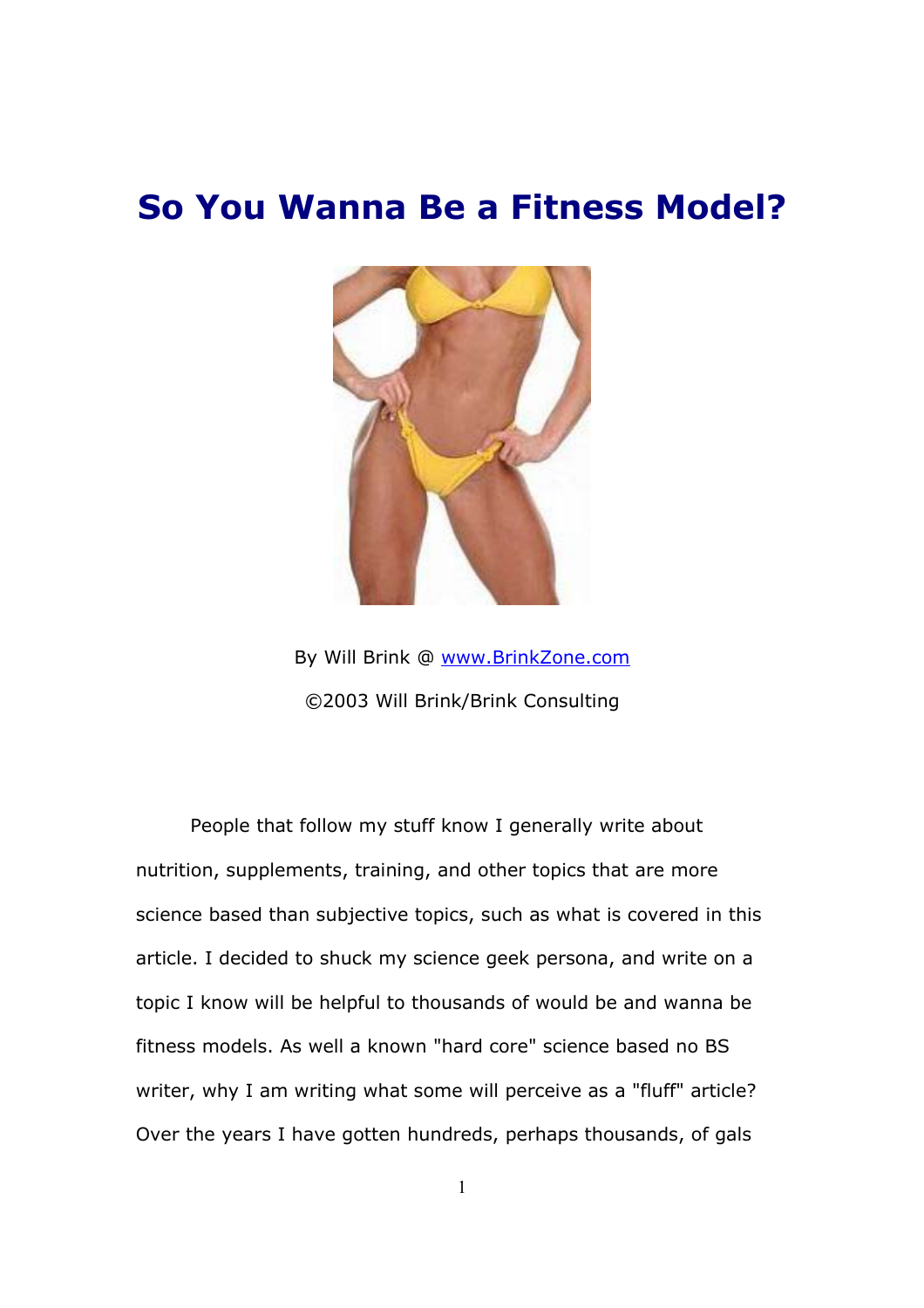that ask me via email, letters, or in person "how do I become a fitness model Will? You have been in the business a long time, surly you of all people should know." I get this from newbies and I get this from women that have been at it a while but have been unable to "break in" effectively. The fact is, I have been in the fitness, health, and bodybuilding biz a long time, and though I am known as a science and nutrition based "guru" type, I have trained many a fitness athlete, and judged fitness and figure/bikini shows for the NPC, Fitness America, Fitness USA, and other federations as well as given marketing and business advice to all sorts of athletes, including fitness models. So, it's not as far fetched as it might seem that I am going to use this space to cover a non scientific topic, which is, how one goes about being a fitness model. This article will be useful to both experienced and novice types looking to "break in" to the biz. If you are already a professional and successful fitness model, I am sure you may still glean some useful information from this article.

First the bad news, there is no one way to become a successful fitness model. There is no single path or magic secret. There are however some key things a person can do to greatly improve their chances of "making it" in the fitness biz as a model, and perhaps using that success as a launching pad to greater things, such as movies, TV, etc. Several of the top fitness models (Trish Stratus and Vicki Pratt come to mind but there are many others) have gone onto careers in entertainment of all kinds. Bottom line, though there is no magic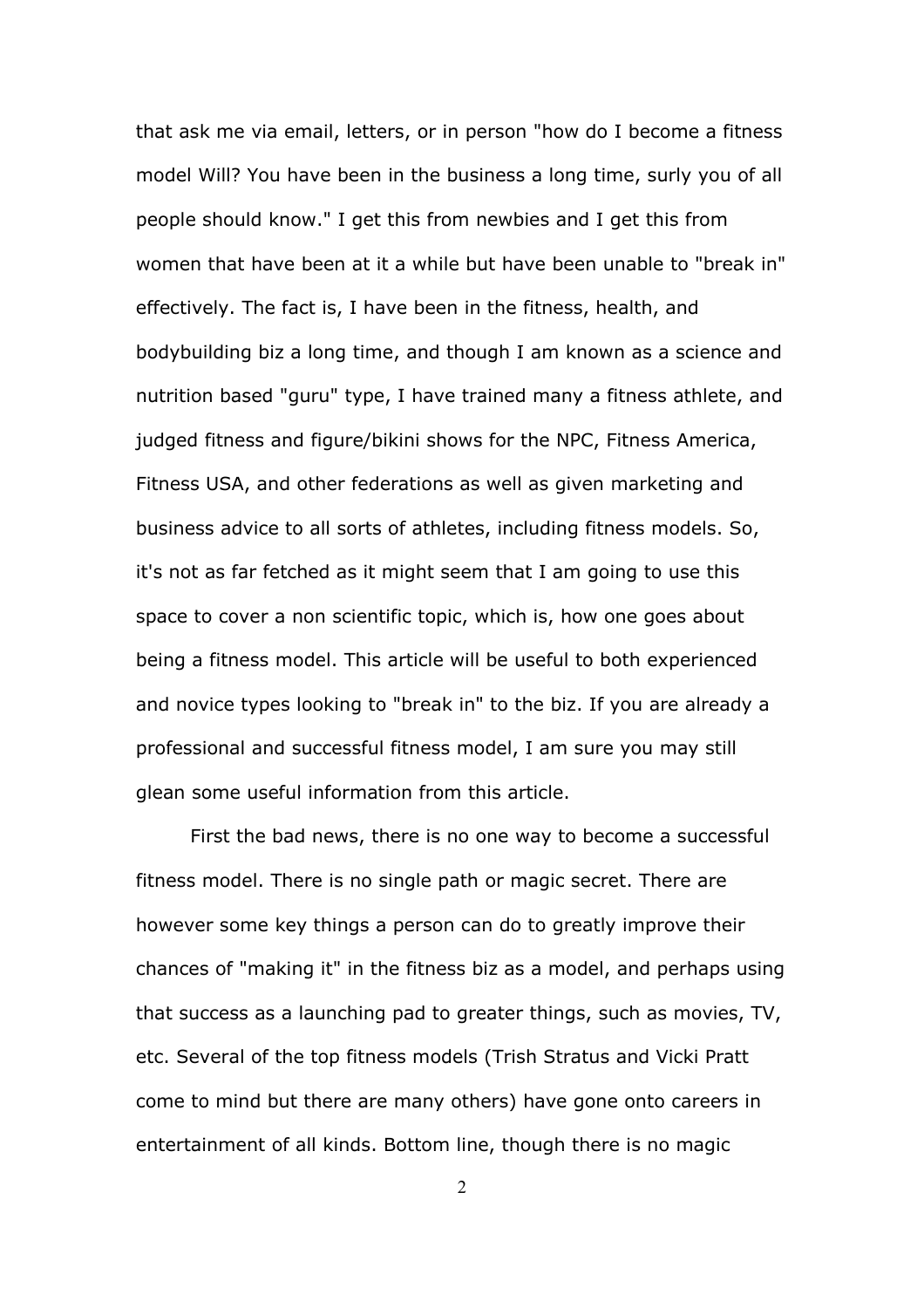secret to being successful as a fitness model, this article will be about as close to a blueprint for success as you will find.

# *"Do I need to compete?"*

This is a question I get asked all the time and it's not an easy one to answer. In fact, the answer is (drum roll) yes and no. The person has to deicide why they are competing in the first place to answer that question. For example, do you need to compete if your goal is to be a successful fitness model? The answer is no. Many of today's wellknown fitness models have never competed, or they competed in a few small shows and it was clearly not part of their success as fitness models. However, competing does have its potential uses. One of them is exposure. At the upper level shows, there will often be editors, publishers, photographers, supplement company owners, and other business people. So, competing can improve your exposure. Also, competing can make sense if you are trying to build a business that is related to your competing or will benefit from you winning a show. For example, say you have a private training gym you are trying to build. Sure, having the title of say Ms Fitness America, or winning the NPC Nationals and being an IFBB pro, will help your reputation and the notoriety of your business. There are many scenarios were it would help to have won a show for a business or other endeavors.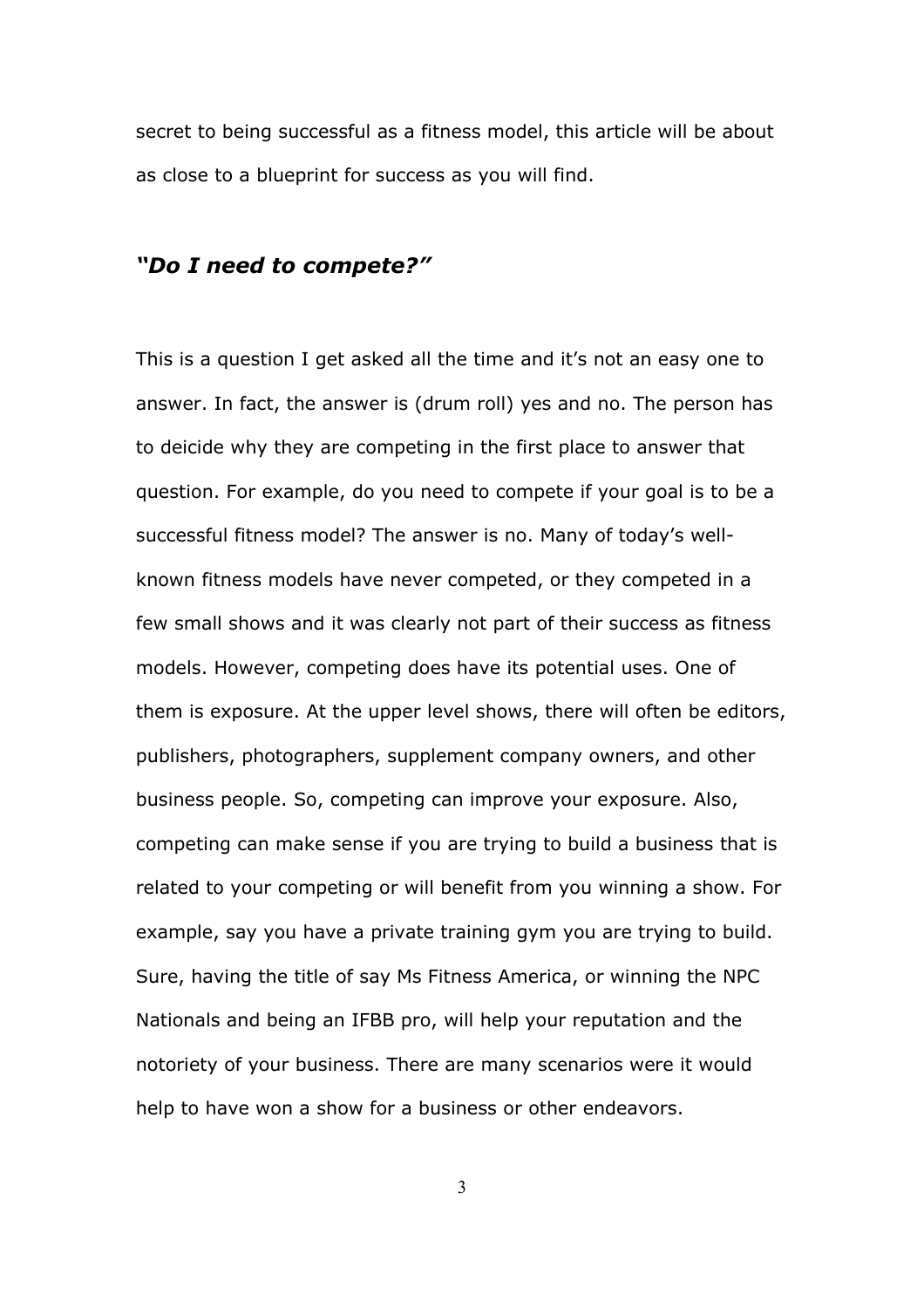On the other hand, it must be realized that winning a show does not in any way guarantee success in the business end (and it really is a business) of being a fitness model. The phone wont ring off the hook with big offers for contracts. Also, it's very important to realize that it's common that the  $4<sup>th</sup>$  or  $6<sup>th</sup>$  or  $8<sup>th</sup>$  place finisher in a fitness or figure show will get more press than the winner. Why? Though the winner might have what it took to win that show, it's often other gals the editor, publishers, supplement companies etc, feel is more marketable. I have seen it many times where the winner was shocked to find she didn't get nearly the attention she expected and other girls who placed lower have gotten attention in the form of photos shoots, magazine coverage, etc. Something to keep in mind when you ask yourself the important question "do I need to compete and if so, why am I competing?" Answer that question, and you will know the answer to the heading of this section. Winning a title of some sort can be a stepping stone, but it is not in itself any guarantee of success in the fitness industry. It's like a college degree; it's what you do with it.

Now. If you compete for the fun of it, then by all means go for it, but the above is focusing on competing as it relates to the business aspect of being a fitness model.

# *Right body, wrong federation?*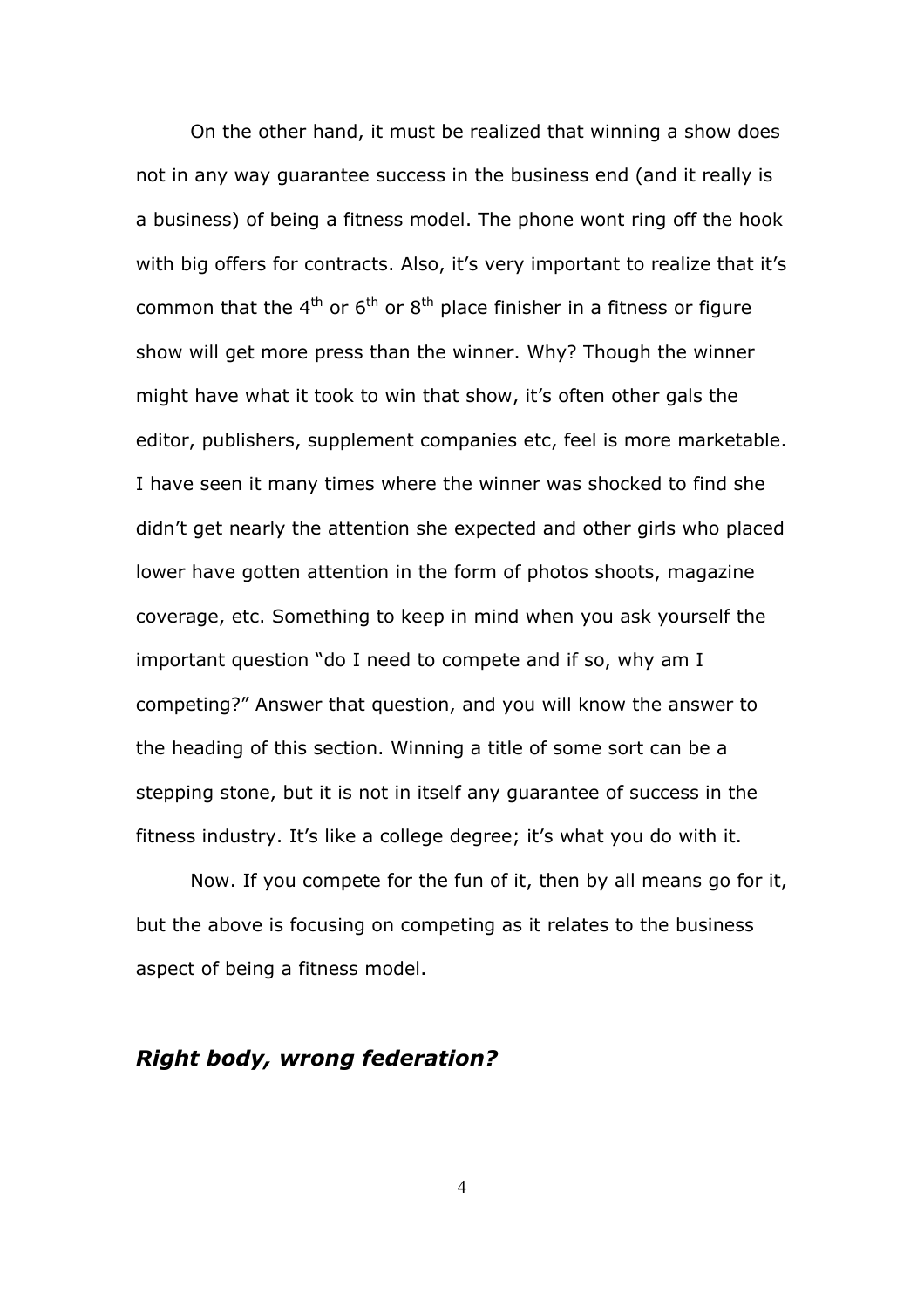Ok, so after reading the above you have decided you are going to compete, or will compete again. If you don't plan to compete, you can skip this section. The biggest mistake I see here is so many gals have the right body for the wrong federation. Each federation has its own judging criteria and a competitor will do poorly simply because they didn't bother to research which show would be best suited for them. I will give you a perfect real world example of this. Recently I judged a show whose criteria for the figure round was the women should be more on the curvy softer side with some tone, vs. being more muscular and athletic with less bodyfat that other federations might allow. At this show one of the most beautiful women I have ever seen came out. She was very proportional, great muscle tone, lean, and athletically shaped with narrow hips and waist and wider shoulders. How did she do at this show? She didn't even place in the top ten! Why? Because she was not what we were instructed to look for and didn't fit the criteria. After the show I informed her that she looked great, but this may not the federation for her. I told her she had much more of an NPC type body, where a little more muscle, athletic build, and less bodyfat is rewarded. The following week I was judging an NPC fitness, figure, and bodybuilding show and there she was. How did she do? She won the entire show with all judges voting her number one unanimously. Conversely, if your body type tends to be more rounded and toned, but with a little more bodyfat, wider (but not fat!) hips, you may be better off competing in say the Fitness America Pageants. If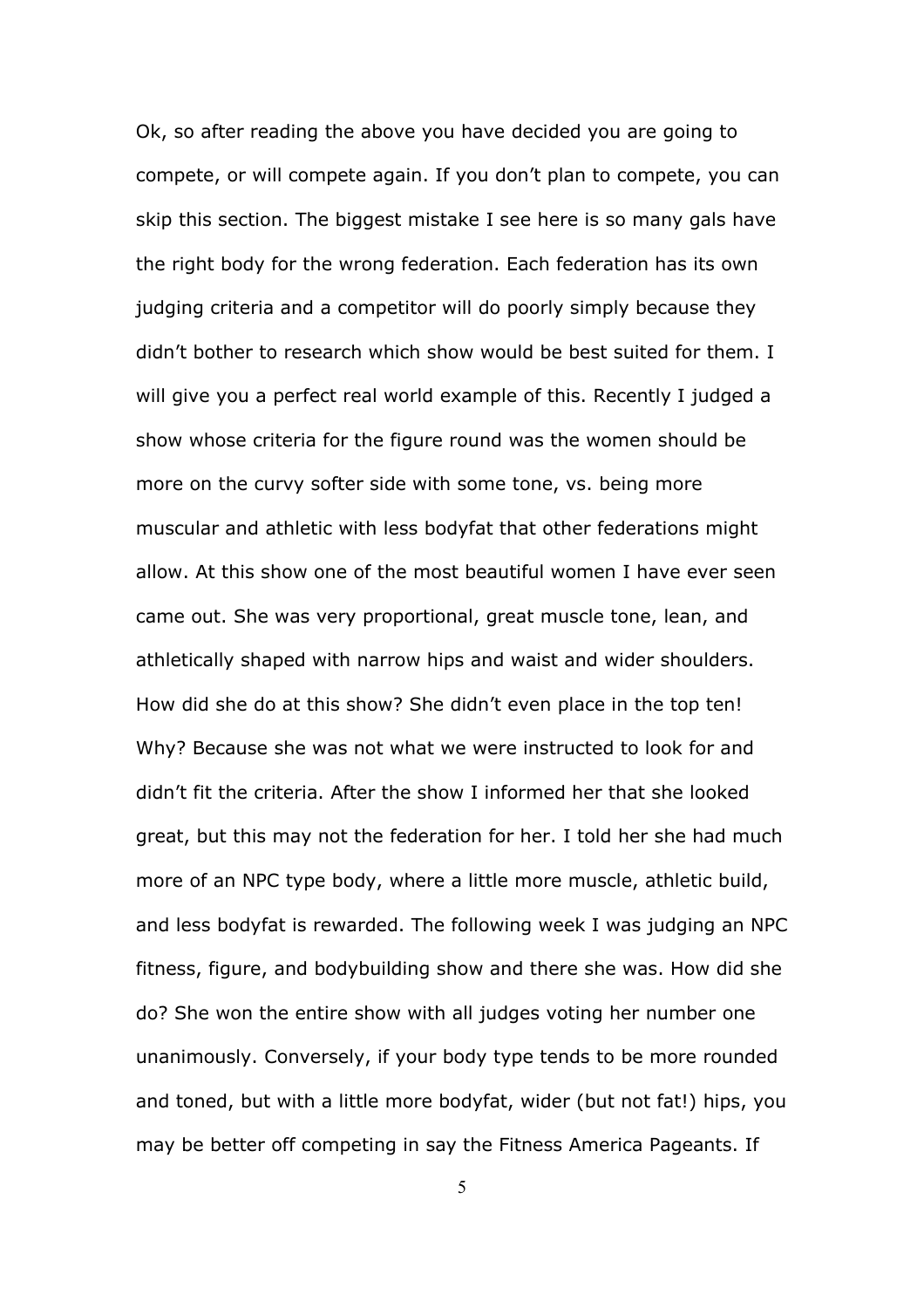you are going to compete, (1) find out exactly what the judging criteria is for that federation and (2) go see those shows as a spectator for several different federations and see which one your physique, style, etc will fit into best. (3) You have to decide if you truly have the athletic abilities to compete in a fitness competition (which requires a routine) or a figure/bikini competition. I often see women who would do well in a figure show but really don't have the athletic abilities do the routines required to be competitive with other athletes in the show. Some shows will allow you to do both competitions and some wont.

## *Networking 101: dos and don'ts…*

In so many respects, this is the area that will make or break you in any business, and yet, people in the fitness industry do an amazingly poor job at it. If you don't network and market yourself properly, you can pretty much forget about having any real success as a fitness model, or a success in virtually any business. For the sake of space, we will stick to fitness. When I first started out, I was a self marketing machine. I could be found at every show I thought might be an opportunity, walking the isles of trade shows, bodybuilding, shows, fitness show, and others. I gave out a zillion cards and I took a million home with me, and followed up on each and every one. I went to as many industry related meetings, outings, parties, etc. as I could get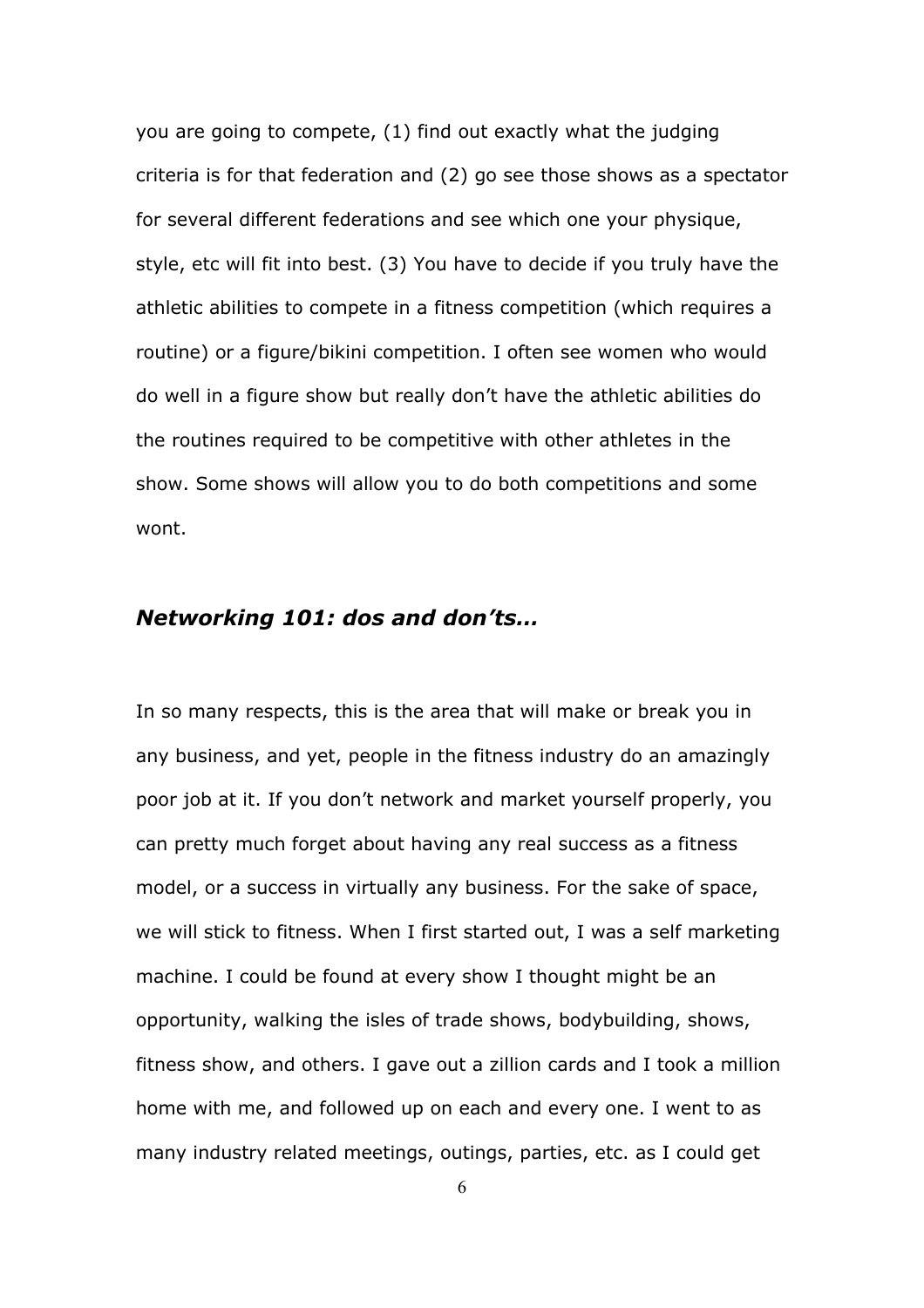into. I now have the reputation and experience in the industry that I don't have to go to such a show unless I feel like it, or have meetings, but they were quite helpful in the beginning. I am always amazed at the number of fitness models who contact me who have never even been to the Arnold Classic Fitness Weekend, or the Mr. Olympia, or the trade shows like the NNFA Expo West and others. If you want to make it in the fitness business you sure as hell had better treat it like a business.

I have seen many a pretty girl who wants to be a fitness model who thinks if they stand there looking pretty long enough, someone is going to offer to put their face on the cover of a magazine. News flash, there are millions of beautiful women out there and to be noticed, you have to hussle to get that business like everyone else by networking your butt off, or having a good agent (if you can afford such a thing) who is doing it for you.

Pick a few major industry shows to attend (some of which were mentioned above) and go to them every year. Have a plan of attack of exactly how you plan to market yourself and network. Many fitness models, bodybuilders, etc see a show as one big party. If that's you, then have fun at the party, but don't think you are really marketing yourself as a serous business person or athlete.

Another thing that always amazes me is the number of fitness models who either have no business cards, or have some cards they printed up on their bubble jet printer at home! They ask me to help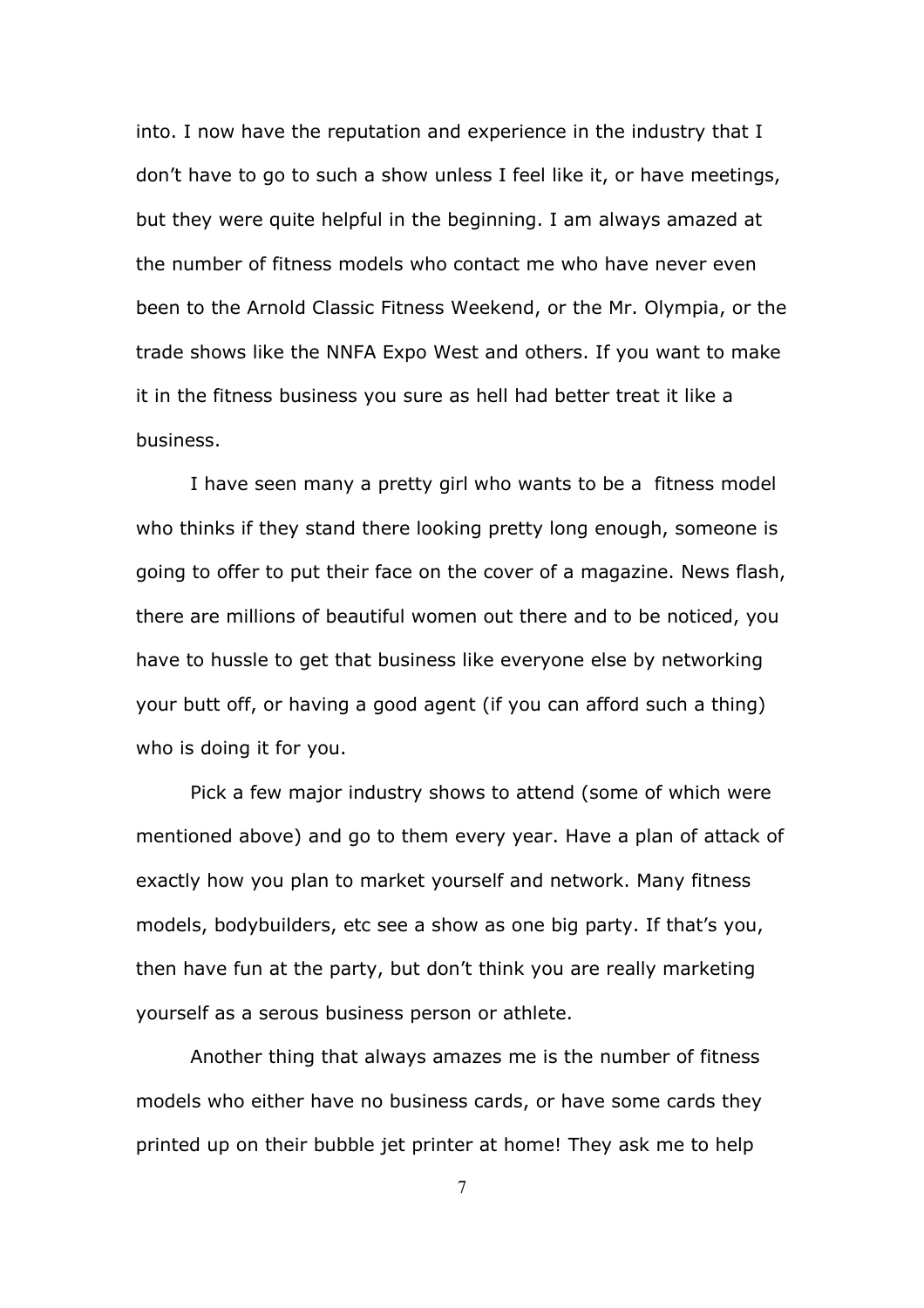them or what ever and I say "give me your card" and they look at me like "I am so pretty I should not need a card you fool." This attitude turns off editors, photographers, writers, and industry people faster then if they found out you were really a transvestite. Don't do it. For every pretty girl out there who thinks the world owes them a favor, there are 100 who are ready to act like professionals. Ever wonder why some fitness model you know is doing better than you are even though you know you are prettier than her? That may be why…never ever go to a show to network without good cards, bios, and professionally done head and body shots you can give to said editors, publishers, photographers, industry types, etc. Don't stand around looking pretty assuming they will find you, find them first and introduce yourself. And of course it should go without saying you should be in good condition and have something of a tan to look your best.

You want to go to the shows and party? Fine, but do it in private after the work is done and don't make a fool out of yourself at some industry sponsored get together. Hell, I was virtually poured into a cab at last years Arnold Classic after going to a sushi place with some well know industry types and companies owners (you know who you are!) but at least no one saw me! We had our own little private get together after the show to let loose.

Let me give you one final real world example of how NOT to market yourself. Last year I was on retainer as a consultant to a mid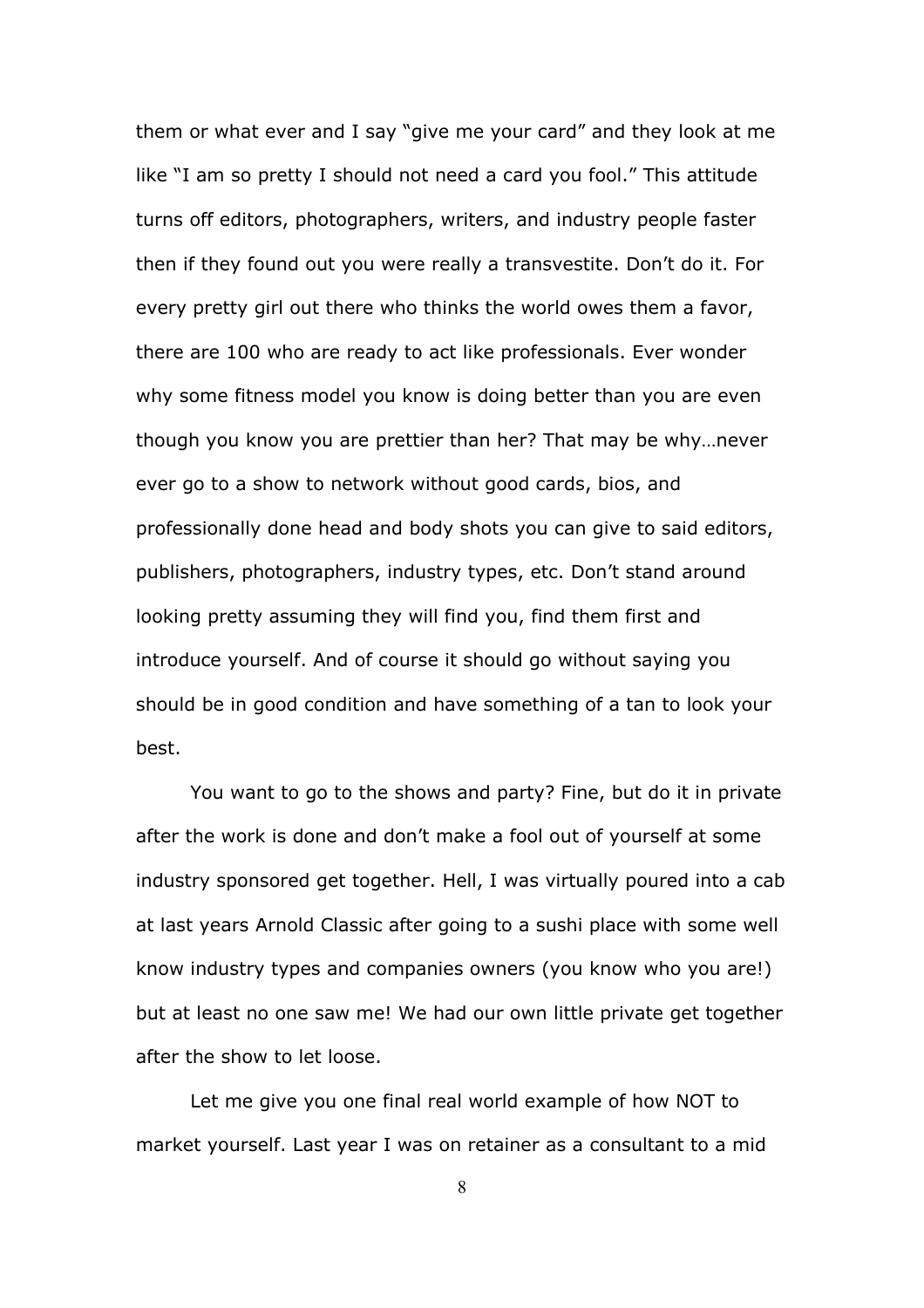sized supplement company. The owner of the company asked me if I knew a couple of fitness model types that could work his booth for a trade show. In fact, he requested "unknowns, some new faces people had not seen yet but had real potential to grow with the company." I went and found him two such gals I thought fit the bill. He offered to pay their flights, room, and food plus a thousand dollars each for the days work. The two girls were told to be at the booth 9am sharp. The night before at the hotel, I saw the two girls getting in a cab at 11pm or so dressed to kill, clearly on their way out to party. The next day they showed up at the booth an hour and a half late and hung over! What was the result of this? (1) it embarrassed me to no end as I had recommended them to the company owner (2) they would never get work from that company again (3) they would never get any work from me again and (4) they would not get a reference from either of us for other jobs. I see this type of thing all the time in the fitness biz, and it's not limited to fitness models. Amazingly, a few weeks after the show they emailed me and the company owner wanting to know when their next job would be! Amazing…

# *Who loves you baby?*

If there is one universal truth, it's that the camera either loves you or it does not. Any professional photographers will tell you this. For some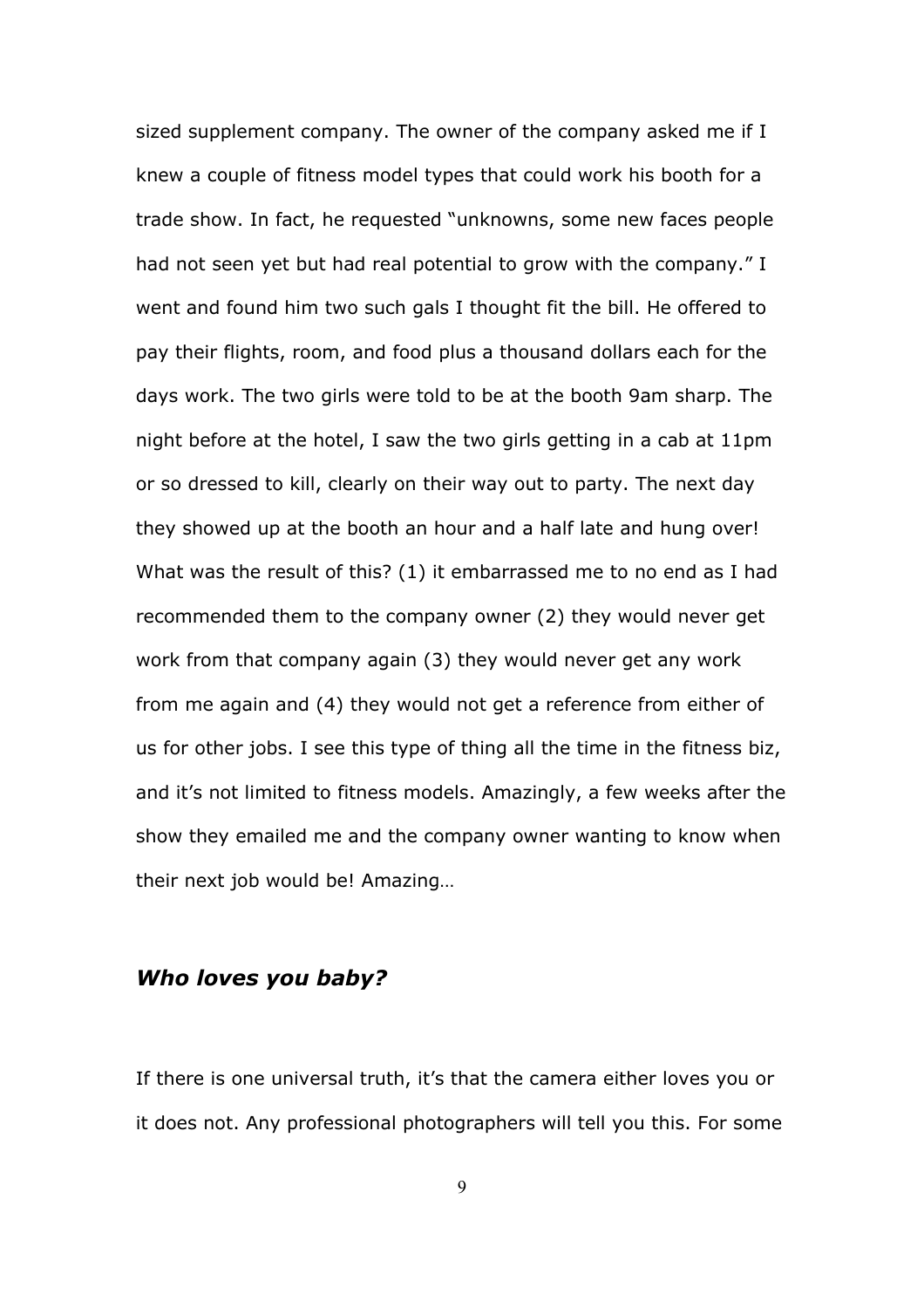unknown reason, some people are very photogenic and some are not. Truth be known, there are some well known fitness models (who shall remain nameless as they would probably smack me the next time they saw me) who are not all that attractive in person. It's just that the camera loves them and they are very photogenic, but not terribly pretty in person. Conversely, I have seen the reverse many times; a girl who is much better looking in person than in photographs. Such is the fate of the person who wants to be a model of any kind, including a fitness model. If you find you are not very photogenic, keep working with different photographers until you find one that really captures you well and pay that photographer handsomely! Now, to be bluntly honest, there are also some wanna be fitness models who are not "unphotogenic", they're just "fugly"! There are some people out there who have no business trying to be fitness models. It does not make them bad people, it just means they need to snap out of their delusions and find a profession they are better suited for, like radio personality….

# *"How do I get in the magazines?"*

This section sort of incorporates everything I have covered above, and adds in a few additional strategies. For example, as I mentioned before, competing in fitness shows and or figure/bikini shows can increase your exposure, thus getting the attention of some magazine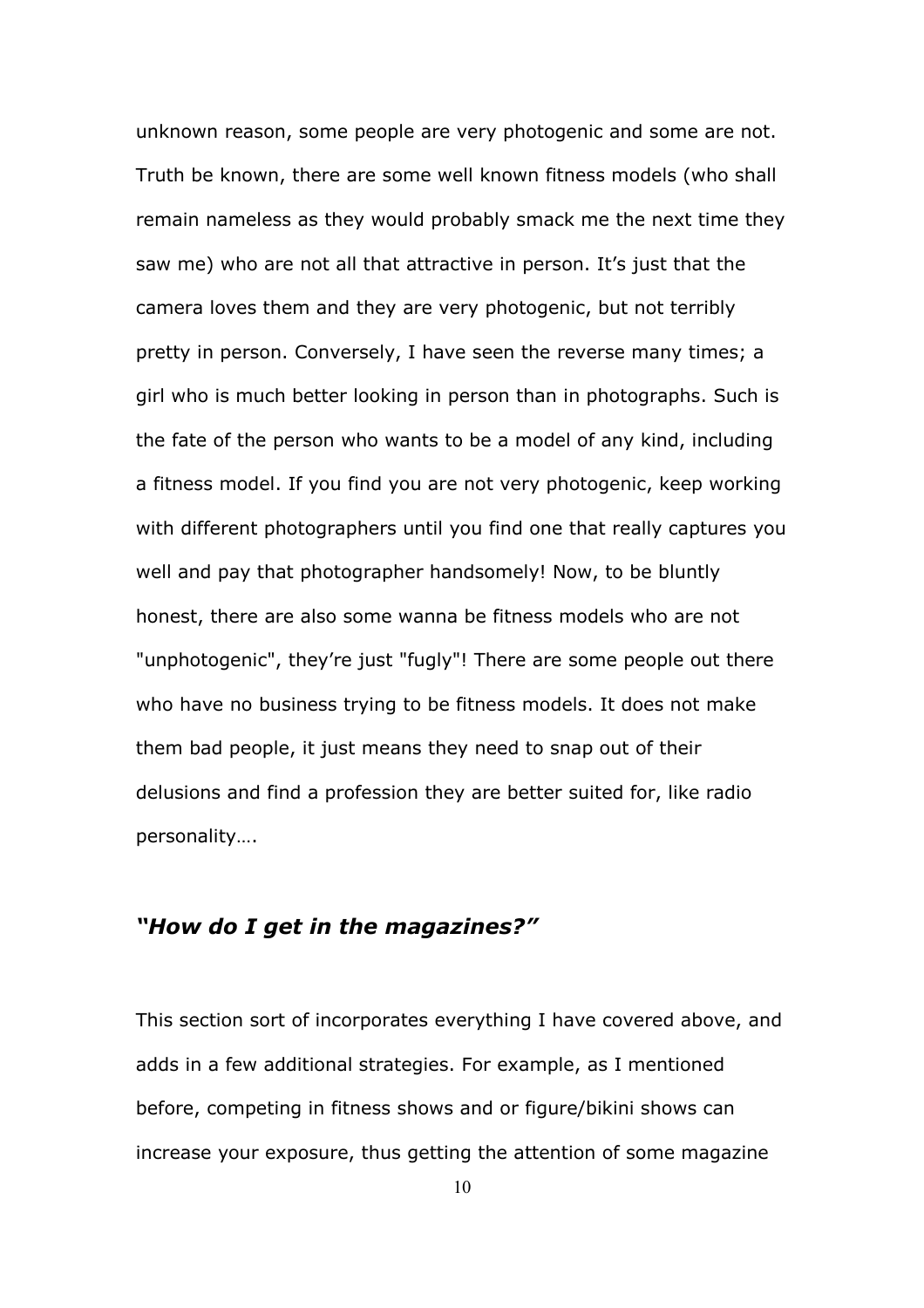publisher or photographer. Networking correctly at the various trade shows may also have the same effect, and of course having a good portfolio done by a photographer that really captures your look, a good web site, etc., will all increase your potential for getting into the magazines, or getting ad work, and so on. However, all of these strategies are still somewhat passive versus active in my opinion. It's still the fitness model waiting to be "discovered." As far as I am concerned, waiting is for bus stops and pregnancy tests. Success waits for no man…or woman as the case me be. So, after all the above advice is taken into consideration as having an added effect to getting you magazine coverage, what else can be done? For one thing, you should read and be familiar with all the magazines you want to be in so you know who is who and what the style of the different magazines are. I can tell you right now, if say the Editor-in-Chief of a good sized fitness or bodybuilding publications and says "hi, I am the Bob Smith what's your name?" and the fitness model has no idea who Bob Smith is, Bob will not take kindly to that. Why should he? You should know who the major players are in the publications you want to be seen in. He is doing you the favor, not the other way around. You should know who the major players are and actively seek them out, don't wait for them to "discover" you.

If you look at the masthead inside any magazine, it will tell you who the publisher is, who the Editor-in-Chief is and so forth. The mailing address for that magazine, and often the web site and email,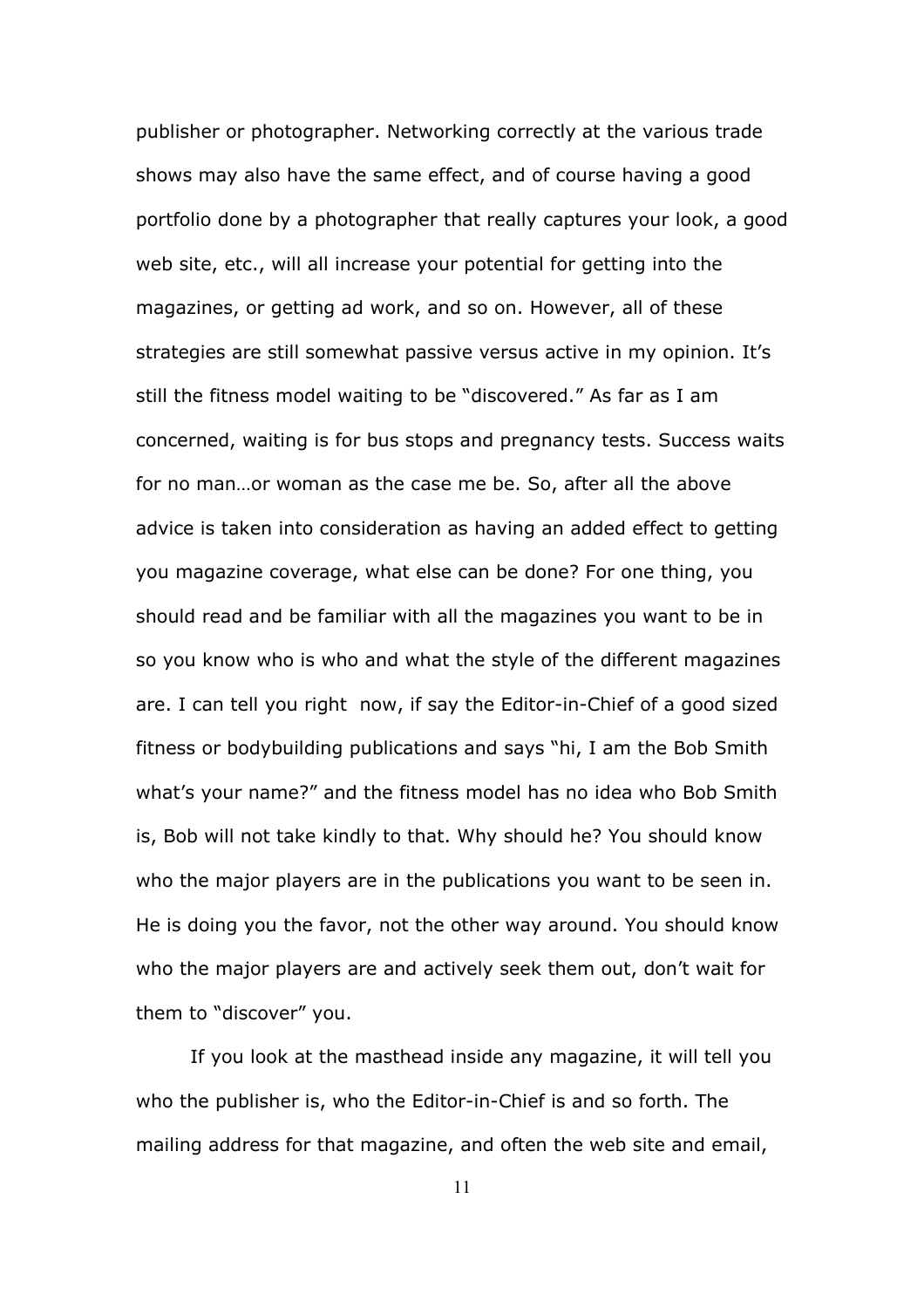can also be found. What is to stop you from looking up those names and mailing them your pictures and resume directly? Nothing, that's what. If you see a photo spread you think is really well done, what is to stop you from finding out who the photographer is and contacting them directly and sending them your pics? Nothing, that's what. My point being, you want a get a break in the business, make the break, don't sit there thinking it's looking for you, because it's not. Be proactive, not reactive! Luck is the residue of design. Be successful by design. As my older brother used to say to me as a kid when I told him I was too scared to ask out a pretty girl "what's the worst that can happen Will? All she can say is no." That's the worst that can happen to you also.

# *Beware of web idiots, schlubs, morons, perverts, scum bags, and sleazoids!*

This part is sort of self-explanatory but worth mentioning. As with all industries that deal in entertainment based media (e.g., television, theater, modeling, etc.), the fitness industry attracts its far share of web idiots, schlubs, morons, perverts, scum bags, and sleazoids, to name just a few. There is also the class of person known as the schmoe, but we will leave that for another place and time. Point is you want to meet the right people while not getting involved with that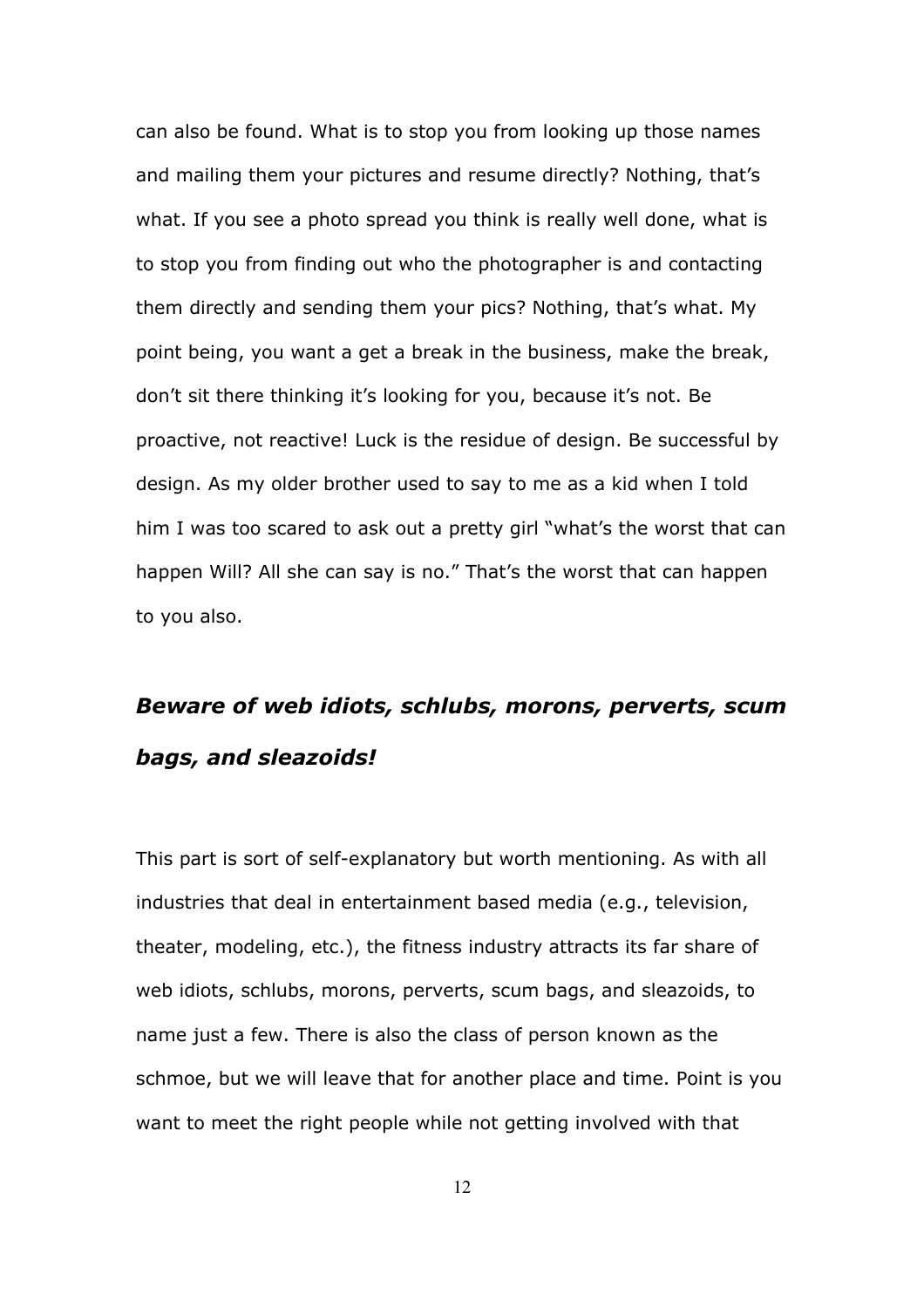group of worthless types who will only drag you down, delay you, or just flat out screw you up and over. For example, a guy comes up and says he wants to "shoot you" for the magazines, but what do you really know of this guy? He has a camera and some business cards, so that makes him a photographer right? Wrong! If someone want to shoot you and they are not a well-known name (and you should know who the well known photographers are because you researched that already!), find out who they are. Do they have references you can call? Girls you can contact he has shot before and were happy with the work? What magazines has he published in? Does he do it professionally or as a hobby? That type of thing.

Another thing I see is the big web scam. I'm amazed how many girls get scammed by these web idiots. Lesson here is you get what you pay for, so when some person wants to build you a web site for free, you are getting what you pay for. Yes, there is good money to be made on the 'net, and the net can be great for marketing yourself and making contacts, but most of it's a scam. You are better off paying a good web designer and web master who has experience with other fitness model types and has references you can talk to. I can't tell you the number of girls who have been screwed over by some internet thing that went to hell, like the "fan" who volunteers to build a free web site and either runs off with any money made from the site or puts their picks on porn sites and any number of other things that made them regret like hell ever agreeing to the site in the first place.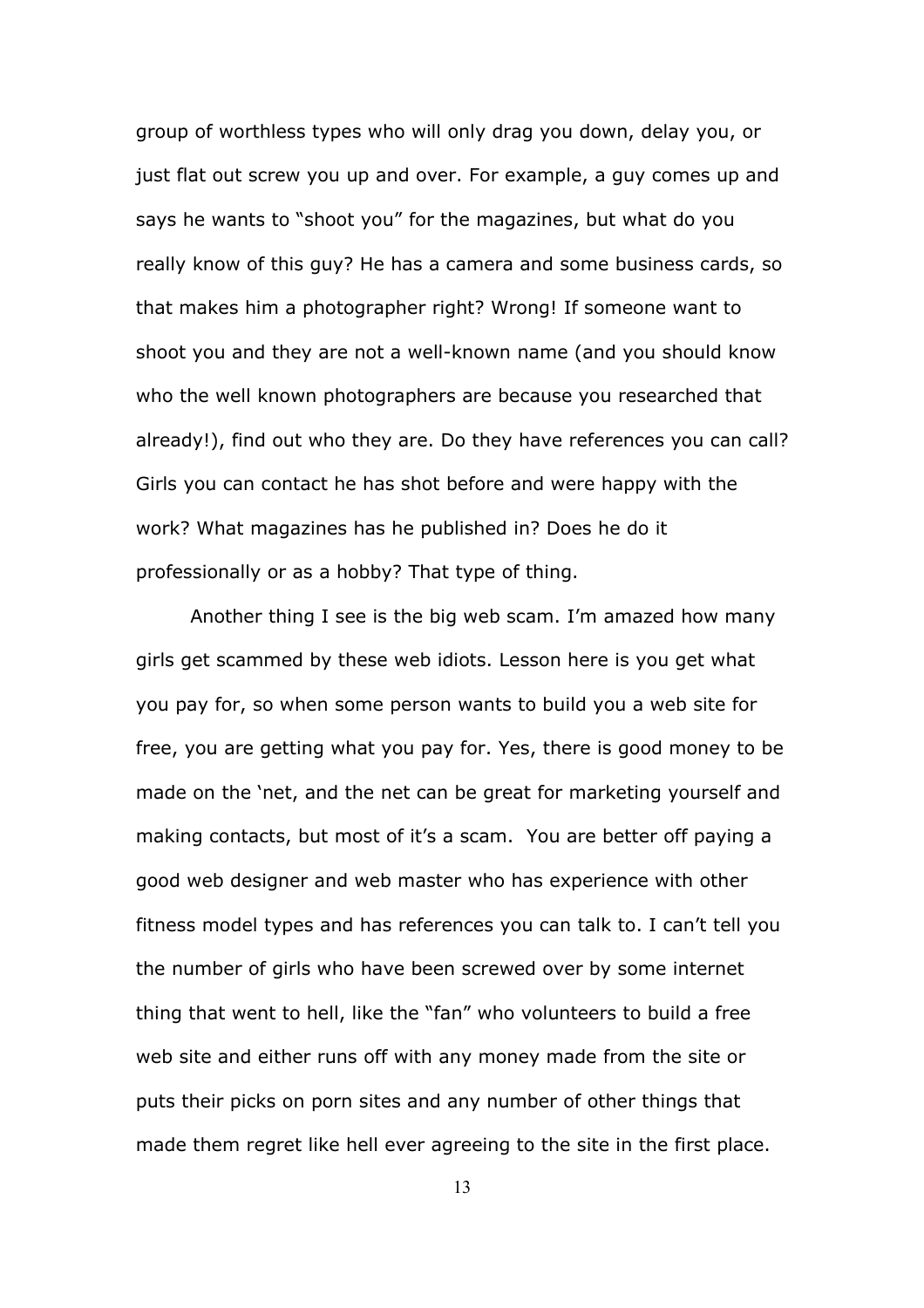Clearly, I can't go down the list of all the possible pitfalls of the web idiots, schlubs, morons, perverts, scum bags, and sleazoids out there to be found in the entertainment business, but you get the idea. Be careful!

## *Conclusion.*

Well that pretty much concludes my down and dirty guide to the basics of "making it" as a fitness model. Of course there are tons of business related issues I could cover and tricks I could give, but the above is the best advice you are going to find in s small space and will do more for you-if properly followed-than you may realize. Now, if you want to know my opinions on the best ways to lose fat by diet, training, and exercise, so you can look your best as a fitness model, you may want to read my ebook Diet Supplements Revealed. If you are looking to add lean mass with a minimum of bodyfat via diet, training, and supplements, then consider reading my ebook Anabolic Nutrition. You can see full details of where to find these ebooks below.

Good luck and see you in the magazines!

# **William D. Brink**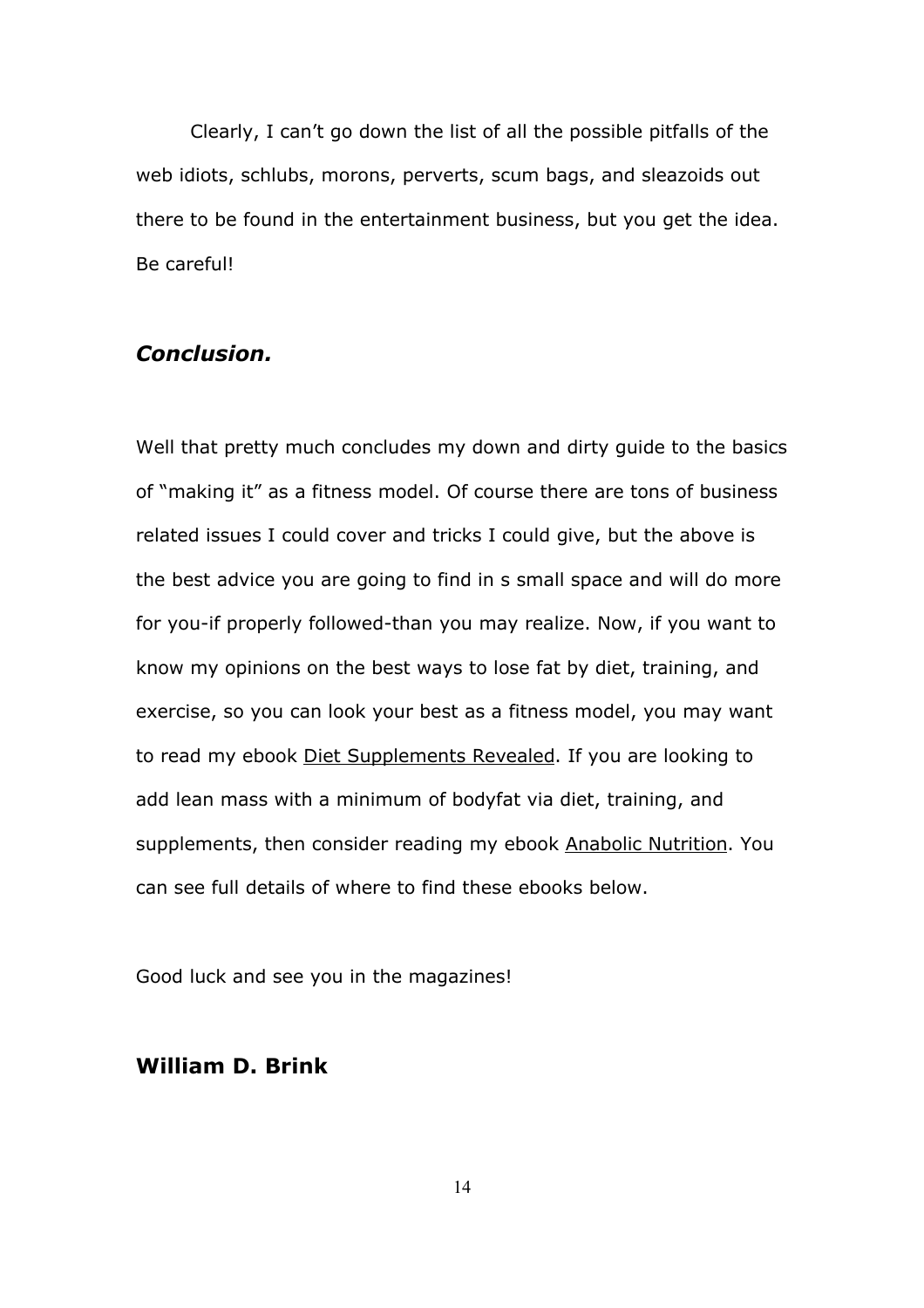# **Don't forget to check out Will's two superb ebooks**



**[Diet Supplements Revealed](http://www.aboutsupplements.com/cgi/at.cgi?a=247018) - Learn which diet and weight loss** supplements burn fat fast and which are no more than hype... And discover a scientifically proven, totally personalized fat loss diet all within the next 10 minutes, by sports nutrition and supplements expert Will Brink.



**[Muscle Building Nutrition Guide and Bodybuilding Supplements](http://musclebuildingnutrition.com/cgi/at.cgi?a=247018) [Review](http://musclebuildingnutrition.com/cgi/at.cgi?a=247018) -** Build serious lean muscle in record time with a proven muscle building nutrition plan and discover exactly which bodybuilding supplements work and which are no more than pure marketing hype, by sports nutrition and supplements expert Will Brink.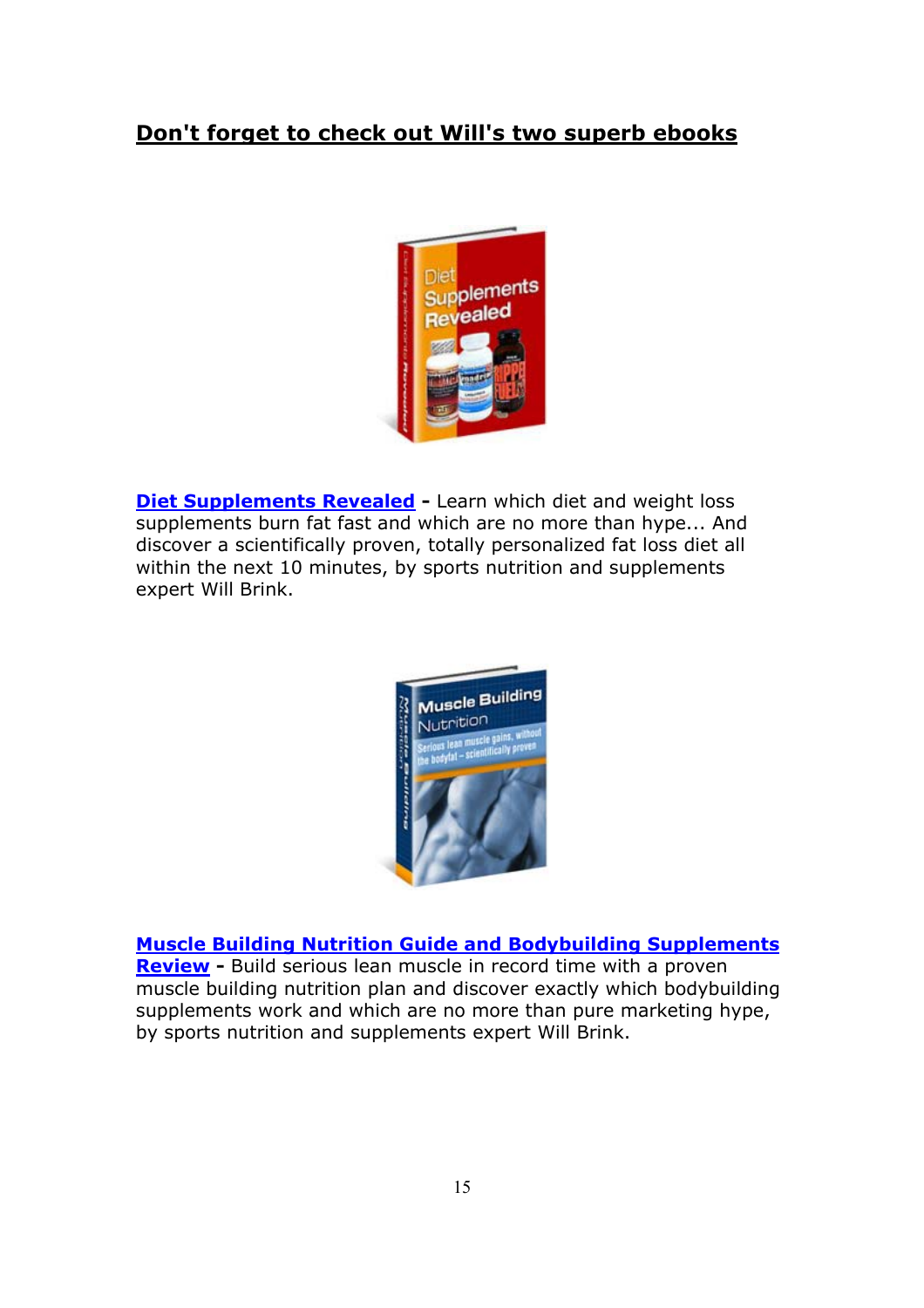# **Feedback on Will's ebooks…**



"I commend Will Brink on his efforts to debunk sports nutrition supplements. Will's **Muscle Building Nutrition** is a must read!"

**- Lee Labrada,** Founder of Labrada Nutrition, www.labrada.com, Former world champion professional bodybuilder, IFBB Mr. Universe, top 4 placed in the Mr.Olympia for seven consecutive years.



"Combine Will's nutrition and supplement information in Will's superb **Muscle Building Nutrition** with my training tips and advice, and success is virtually guaranteed."

**- Charles Poliquin,** www.charlespoliquin.net Charles is recognized as one of the World's most successful strength coaches, coached Olympic medalists in 12 different sports.



"Will has been a major influence in my bodybuilding nutrition plan since I started to take this sport seriously. As an IFBB professional bodybuilder, I can't afford to waste time on worthless over hyped information. Will has always delivered quality information I can count on and **he is one of only a handful of people whose opinion on nutrition the pro's genuinely respect.**

**- Jamo Nezzar,**  http://www.musclejam.com Pro Bodybuilder and Fitness Consultant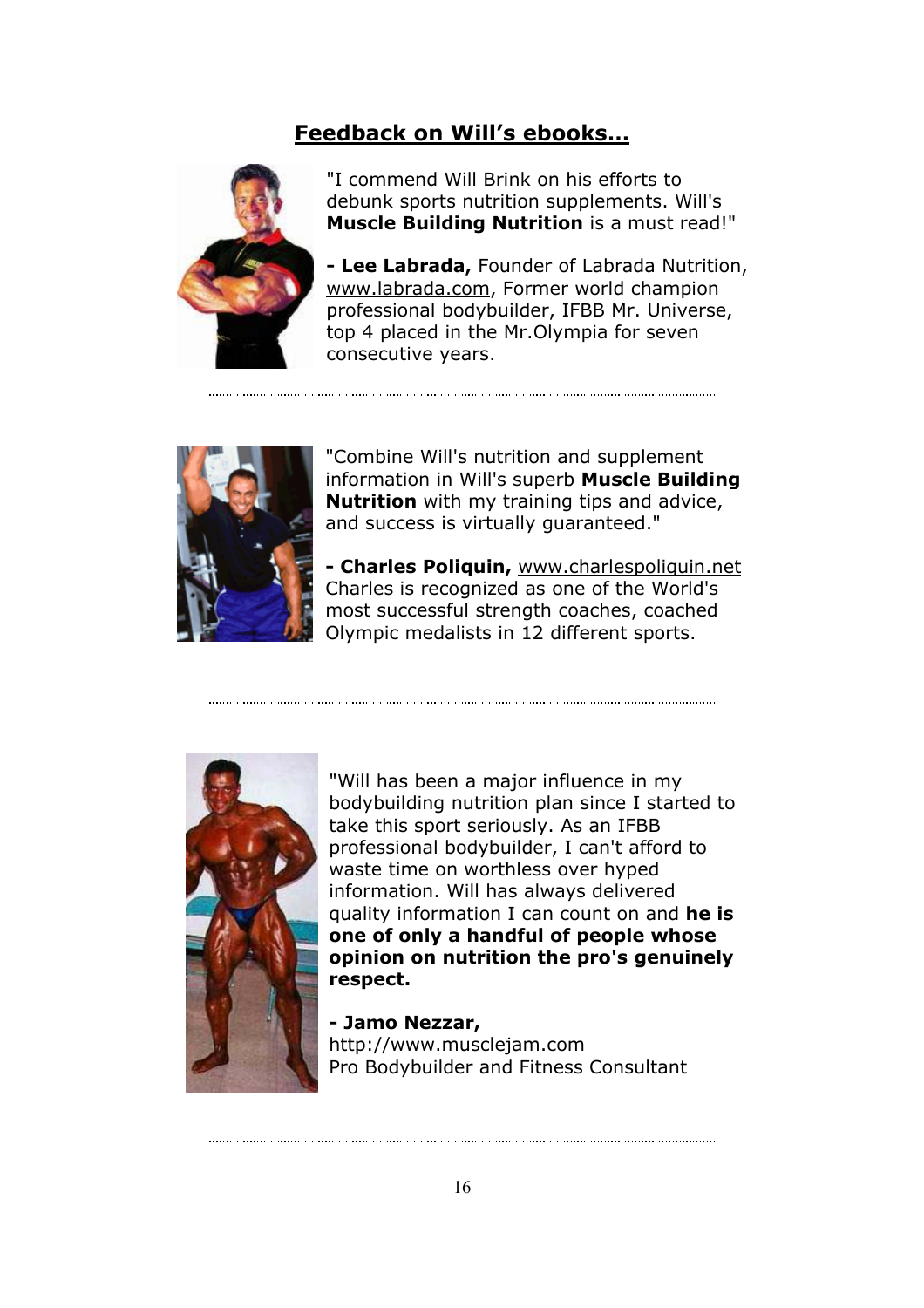**I dropped from 52% body fat to 15% body fat using the diet supplements, principles and information in Will Brink's Diet Supplements Revealed**



"Here are my before and after pictures. The "after" was taken on my 48th birthday (today) after a workout. I've made more progress in 3 months following the principles in your information than the entire (almost) 3 years of dieting and exercise. I never would've thought a guy my age could've done this!"

**- Many Thanks. Pat S.** 

## **Mot a quick fix but a steady and healthy reduction in bodyweight exactly as outlined in Will's Diet Supplements Revealed**





"I have lost over 100 pounds of fat in the past few years, while gaining muscle. I didn't do it as a crash, or quick fix diet, but as a steady healthy reduction in bodyweight as outlined in your great e-book "Diet Supplements Revealed". Your direction and knowledge of diet and supplements has been more than invaluable to my success." **- Thank you Will. Amy Fox.**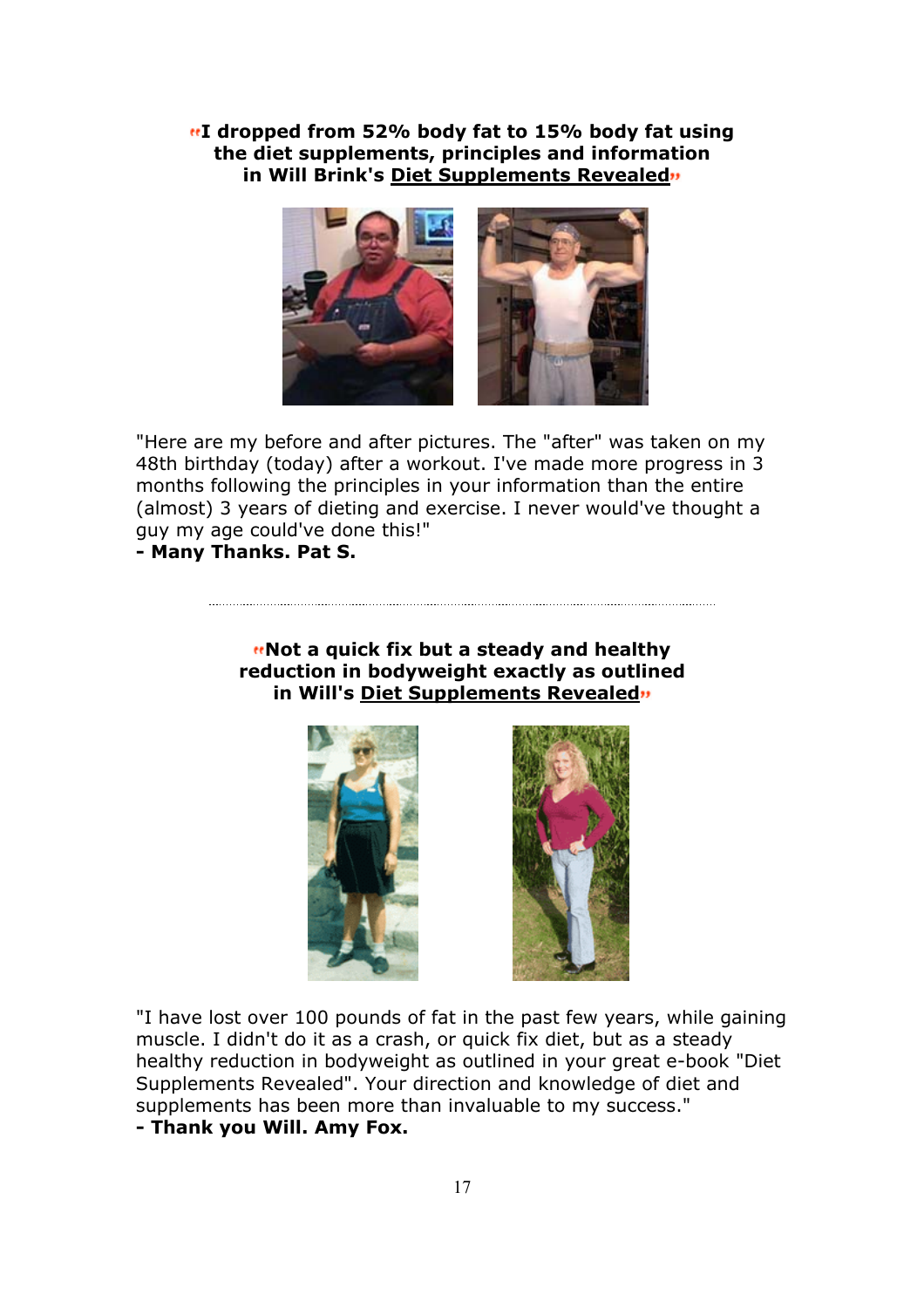

...I learnt so much from Will about losing fat with the correct diet and supplements, I wouldn't be this lean and healthy without him. His knowledge is unparalleled. I strongly suggest you read what Will has to say - It's a must for any man or woman trying to lose body fat and shape  $up.$ "

- **Lee Apperson**, Trainer/Model



Dear Will,

...Just a quick note to say thank you for the diet information. I've lost 18 pounds of fat in just over 8 weeks. I'm now 38 years old and 6% bodyfat. I would never have got this far without you."

Thank You again. **- Mike Serino**



## **Actress and Model: Laurie de Nuccio**

...Will is a down-to-earth health visionary whose wisdom transcends the present-day medical mindset. The information was very empowering."

# **- Laurie de Nuccio**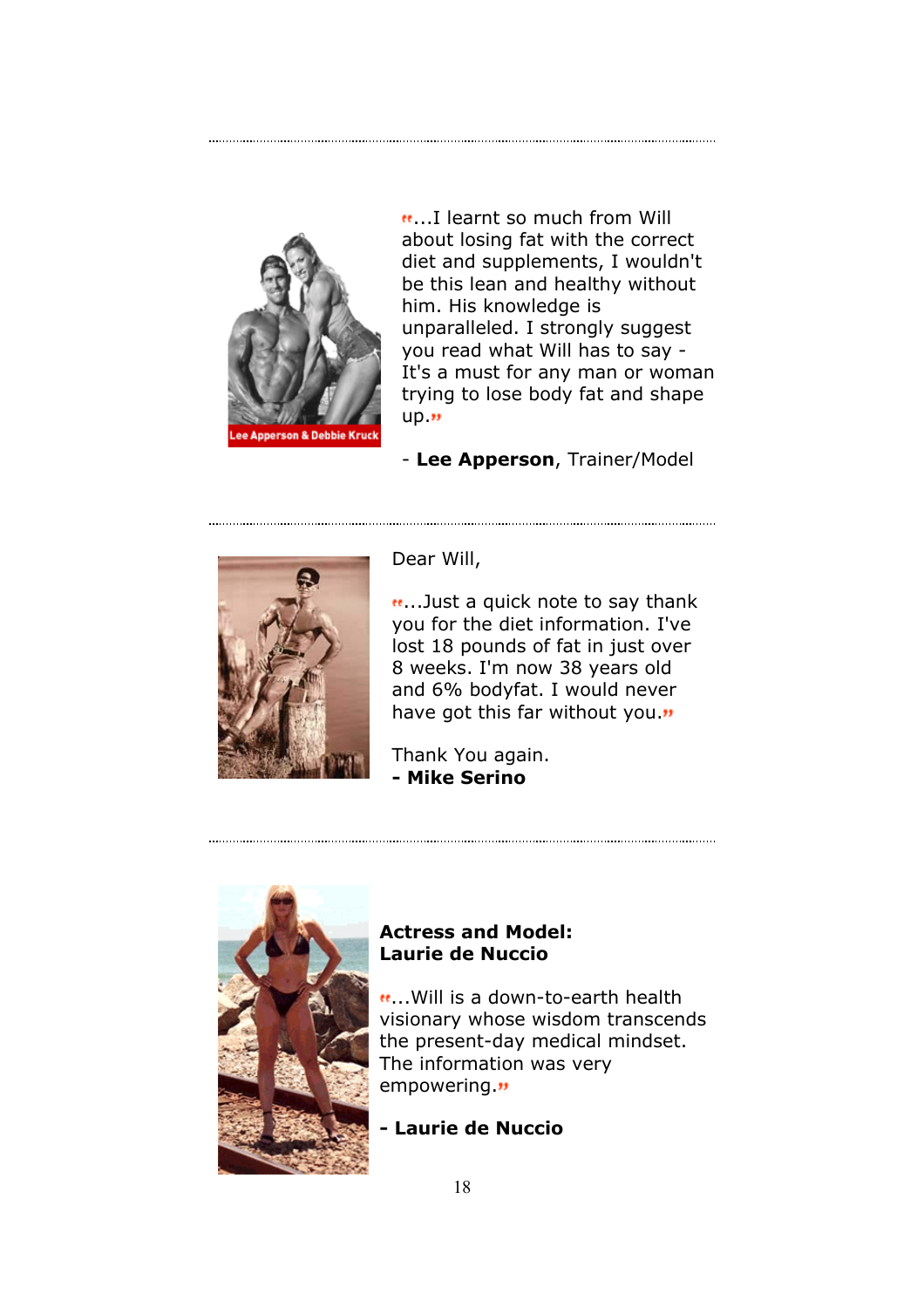### **>> This report can be freely distributed**

This report can be freely distributed as long as it remains 100% intact.

#### **>> Earn money recommending Will's ebooks**

If you wish to know how you can earn money promoting Will's ebooks then please **[click here](http://www.aboutsupplements.com/affiliates/affiliateinfo.html)**

#### **>> Contact Internet-Publications.net**

To contact Internet Publications (publishers of Will's ebooks) please visit the website by **[clicking here](http://internet-publications.net/helpdesk/)**

# **>> William D. Brink**

 Will Brink is a columnist, contributing consultant, and writer for various health/fitness, medical, and bodybuilding publications. His articles relating to nutrition, supplements, weight loss, exercise and medicine can be found in such publications as Lets Live, Muscle Media 2000, MuscleMag International, The Life Extension Magazine, Muscle n Fitness, Inside Karate, Exercise For Men Only, Body International, Power, Oxygen, Penthouse, Women's World and The Townsend Letter For Doctors. He is the author of Priming The Anabolic Environment